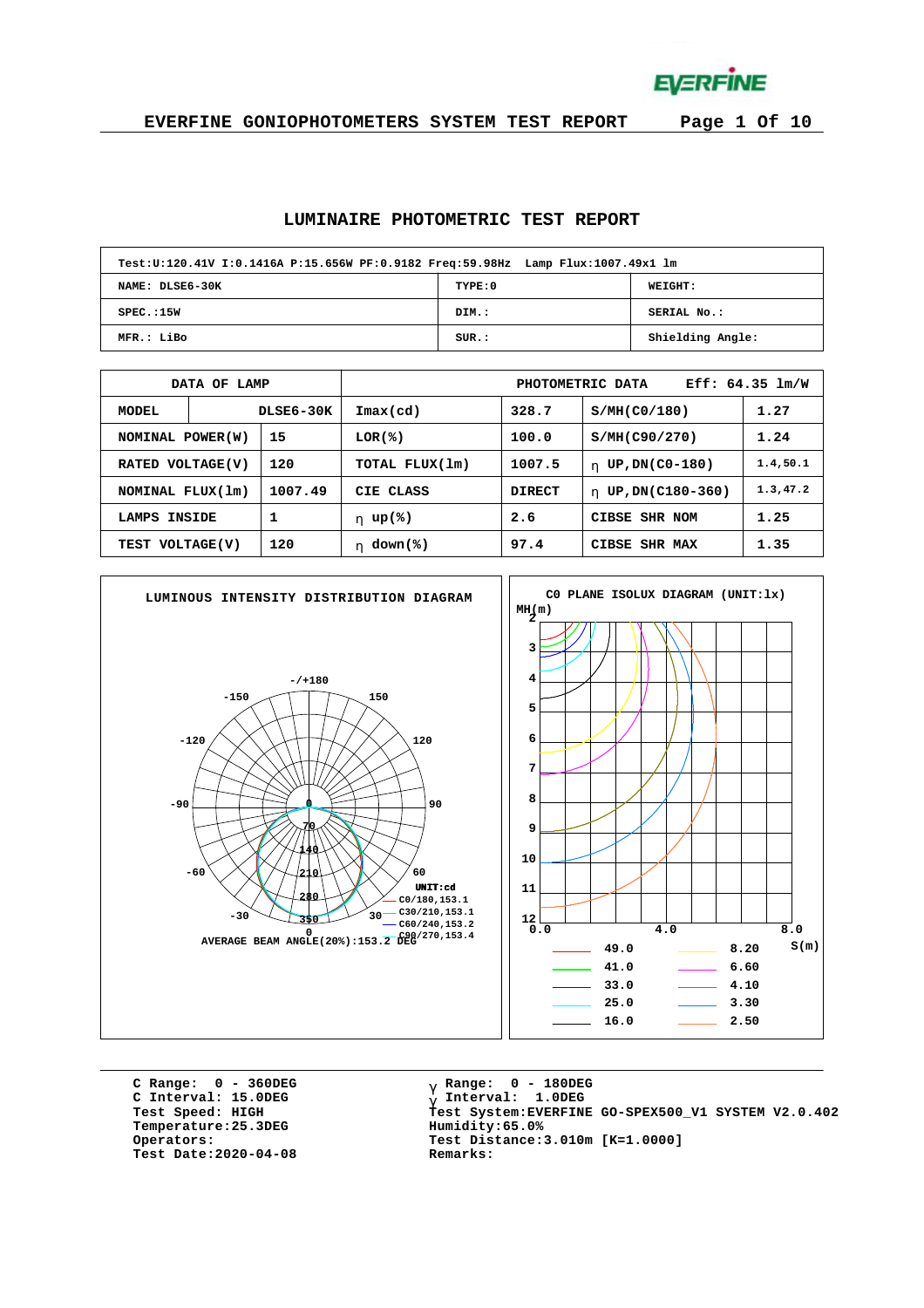

#### **ZONAL FLUX DIAGRAM**

#### **ZONAL FLUX DIAGRAM:**

| g   | C <sub>0</sub> | C45    | C90    | C135   | C180                  | C225   | C270   | C315   | $\mathsf{q}$ | F zone | F total  | %lum, lamp |
|-----|----------------|--------|--------|--------|-----------------------|--------|--------|--------|--------------|--------|----------|------------|
| 10  | 322.2          | 323.9  | 324.9  | 324.6  | 323.3                 | 321.3  | 320.5  | 320.6  | $0 - 10$     | 31.07  | 31.07    | 3.08, 3.08 |
| 20  | 304.7          | 308.3  | 310.0  | 309.4  | 306.7                 | 303.4  | 302.1  | 302.0  | $10 - 20$    | 89.08  | 120.2    | 11.9, 11.9 |
| 30  | 277.2          | 282.4  | 284.5  | 284.3  | 280.0                 | 275.2  | 273.4  | 273.4  | $20 - 30$    | 135.3  | 255.5    | 25.4,25.4  |
| 40  | 241.0          | 247.1  | 249.9  | 249.5  | 244.4                 | 238.2  | 235.9  | 236.0  | $30 - 40$    | 163.8  | 419.3    | 41.6,41.6  |
| 50  | 197.1          | 204.4  | 207.2  | 207.2  | 201.4                 | 194.1  | 191.6  | 191.7  | $40 - 50$    | 171.2  | 590.5    | 58.6,58.6  |
| 60  | 147.9          | 156.4  | 159.1  | 159.6  | 153.3                 | 145.1  | 142.9  | 142.1  | $50 - 60$    | 157.0  | 747.5    | 74.2,74.2  |
| 70  | 96.10          | 104.7  | 107.7  | 108.2  | 101.7                 | 93.41  | 91.22  | 90.22  | $60 - 70$    | 123.8  | 871.3    | 86.5,86.5  |
| 80  | 47.20          | 54.22  | 57.81  | 57.39  | 51.40                 | 45.17  | 42.63  | 42.44  | $70 - 80$    | 78.02  | 949.3    | 94.2,94.2  |
| 90  | 9.573          | 14.32  | 16.82  | 16.59  | 12.54                 | 8.945  | 7.766  | 7.347  | $80 - 90$    | 31.86  | 981.2    | 97.4,97.4  |
| 100 | 1.992          | 0.6522 | 0.7289 | 0.6537 | 1.864                 | 0.7747 | 0.7193 | 0.9839 | $90 - 100$   | 3.528  | 984.7    | 97.7.97.7  |
| 110 | 4.174          | 2.821  | 2.494  | 2.450  | 4.057                 | 2.665  | 2.599  | 2.519  | 100-110      | 2.035  | 986.7    | 97.9,97.9  |
| 120 | 6.560          | 6.270  | 6.361  | 5.103  | 6.781                 | 5.703  | 5.500  | 5.378  | $110 - 120$  | 4.343  | 991.1    | 98.4,98.4  |
| 130 | 8.395          | 3.657  | 10.51  | 1.641  | 9.136                 | 1.133  | 10.62  | 1.423  | $120 - 130$  | 6.368  | 997.5    | 99,99      |
| 140 | 1.626          | 1.679  | 8.691  | 1.254  | 2.340                 | 2.142  | 7.759  | 1.176  | 130-140      | 4.771  | 1002     | 99.5,99.5  |
| 150 | 2.188          | 1.478  | 6.941  | 2.201  | 1.069                 | 1.902  | 6.176  | 1.515  | $140 - 150$  | 2.320  | 1005     | 99.7,99.7  |
| 160 | 6.720          | 3.619  | 2.141  | 5.992  | 6.246                 | 5.408  | 6.814  | 8.012  | $150 - 160$  | 1.673  | 1006     | 99.9,99.9  |
| 170 | 1.010          | 1.115  | 2.033  | 0.9747 | 1.343                 | 0.8561 | 1.069  | 1.109  | $160 - 170$  | 1.173  | 1007     | 100,100    |
| 180 | 1.013          | 1.078  | 1.022  | 1.091  | 1.010                 | 1.084  | 1.027  | 1.093  | 170-180      | 0.0937 | 1007     | 100,100    |
| DEG |                |        |        |        | LUMINOUS INTENSITY:cd |        |        |        |              |        | UNIT: 1m |            |

**C Range: 0 - 360DEG C Interval: 15.0DEG Temperature:25.3DEG Humidity:65.0% Test Date:2020-04-08 Remarks:**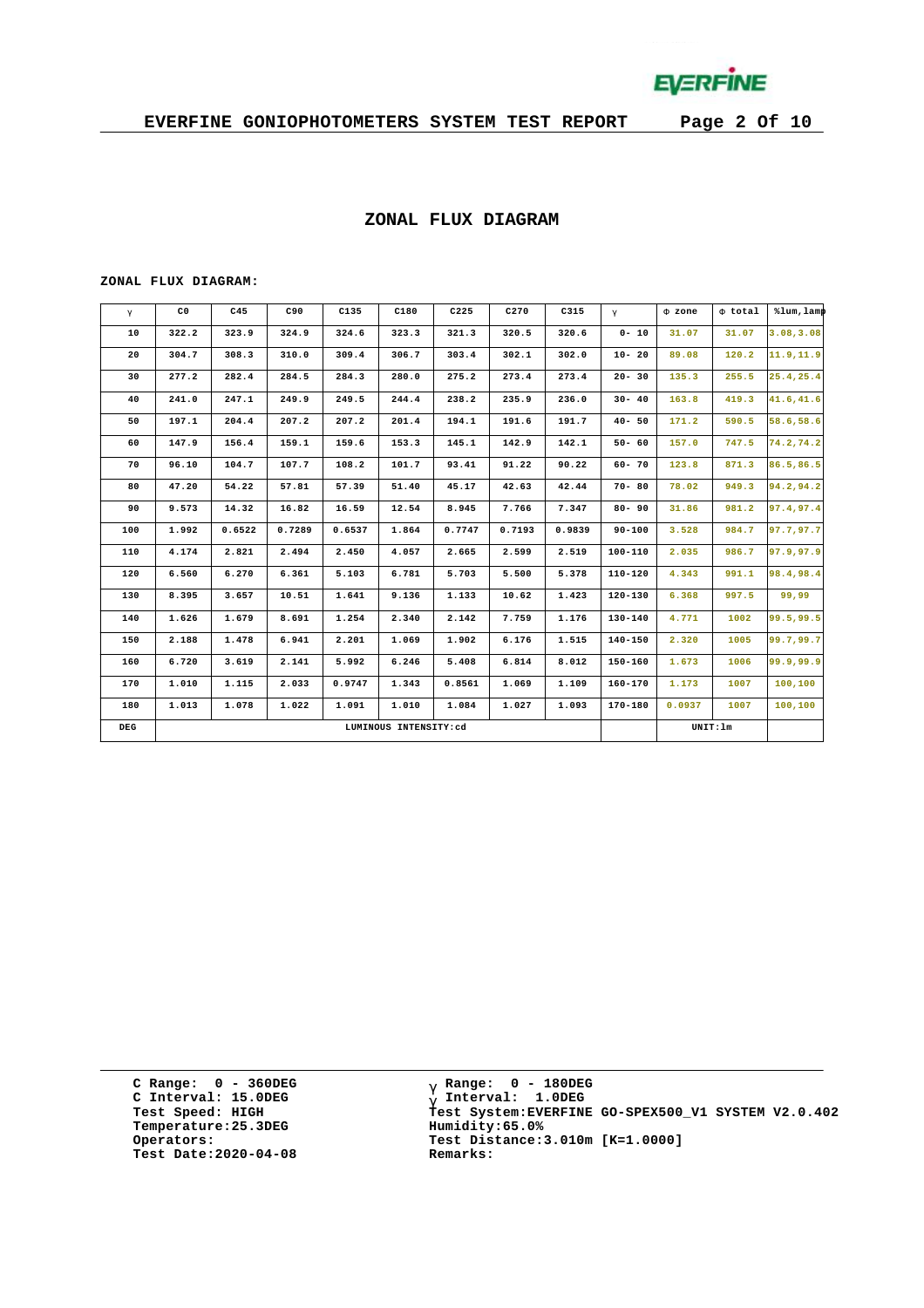**EVERFINE** 

|                                                    | Test:U:120.41V I:0.1416A P:15.656W PF:0.9182 Freq:59.98Hz Lamp Flux:1007.49x1 lm |      |      |                  |      |         |      |      |                  |      |      |  |  |  |
|----------------------------------------------------|----------------------------------------------------------------------------------|------|------|------------------|------|---------|------|------|------------------|------|------|--|--|--|
| NAME: DLSE6-30K                                    |                                                                                  |      |      |                  |      | TYPE: 0 |      |      | WEIGHT:          |      |      |  |  |  |
| SPEC.:15W                                          |                                                                                  |      |      |                  |      | DIM.:   |      |      | SERIAL No.:      |      |      |  |  |  |
| MFR.: LiBo                                         |                                                                                  |      |      |                  |      | SUR.:   |      |      | Shielding Angle: |      |      |  |  |  |
| ceiling/cavity                                     |                                                                                  | 0.7  | 0.7  | 0.5              | 0.5  | 0.3     | 0.7  | 0.7  | 0.5              | 0.5  | 0.3  |  |  |  |
|                                                    | walls                                                                            | 0.5  | 0.3  | 0.5              | 0.3  | 0.3     | 0.5  | 0.3  | 0.5              | 0.3  | 0.3  |  |  |  |
| working plane                                      |                                                                                  | 0.2  | 0.2  | 0.2              | 0.2  | 0.2     | 0.2  | 0.2  | 0.2              | 0.2  | 0.2  |  |  |  |
| Room dimensions                                    |                                                                                  |      |      | Viewed crosswise |      |         |      |      | Viewed endwise   |      |      |  |  |  |
| $x =$                                              | $2H y = 2H$                                                                      | 11.1 | 12.6 | 11.4             | 12.8 | 13.1    | 11.3 | 12.8 | 11.6             | 13.1 | 13.3 |  |  |  |
|                                                    | 3H                                                                               | 12.7 | 14.1 | 13.0             | 14.4 | 14.7    | 13.1 | 14.5 | 13.4             | 14.7 | 15.0 |  |  |  |
|                                                    | 4H                                                                               | 13.4 | 14.7 | 13.7             | 15.0 | 15.3    | 13.8 | 15.2 | 14.2             | 15.5 | 15.8 |  |  |  |
|                                                    | 6H                                                                               | 14.0 | 15.2 | 14.3             | 15.5 | 15.9    | 14.5 | 15.8 | 14.9             | 16.1 | 16.4 |  |  |  |
|                                                    | 8H                                                                               | 14.2 | 15.4 | 14.6             | 15.7 | 16.1    | 14.8 | 16.0 | 15.2             | 16.4 | 16.7 |  |  |  |
|                                                    | 12H                                                                              | 14.4 | 15.5 | 14.8             | 15.9 | 16.2    | 15.1 | 16.3 | 15.5             | 16.6 | 17.0 |  |  |  |
|                                                    |                                                                                  |      |      |                  |      |         |      |      |                  |      |      |  |  |  |
| 4H                                                 | 2H                                                                               | 11.7 | 13.1 | 12.1             | 13.4 | 13.7    | 11.9 | 13.3 | 12.3             | 13.6 | 13.9 |  |  |  |
|                                                    | 3H                                                                               | 13.6 | 14.7 | 14.0             | 15.1 | 15.4    | 13.9 | 15.0 | 14.3             | 15.4 | 15.8 |  |  |  |
|                                                    | 4H                                                                               | 14.4 | 15.5 | 14.8             | 15.8 | 16.2    | 14.8 | 15.9 | 15.2             | 16.2 | 16.6 |  |  |  |
|                                                    | 6H                                                                               | 15.1 | 16.1 | 15.6             | 16.5 | 16.9    | 15.7 | 16.6 | 16.1             | 17.0 | 17.4 |  |  |  |
|                                                    | 8H                                                                               | 15.4 | 16.3 | 15.9             | 16.7 | 17.2    | 16.0 | 16.9 | 16.5             | 17.3 | 17.8 |  |  |  |
|                                                    | 12H                                                                              | 15.7 | 16.5 | 16.2             | 16.9 | 17.4    | 16.4 | 17.2 | 16.9             | 17.6 | 18.1 |  |  |  |
|                                                    |                                                                                  |      |      |                  |      |         |      |      |                  |      |      |  |  |  |
| 8H                                                 | 4H                                                                               | 14.8 | 15.7 | 15.2             | 16.1 | 16.5    | 15.1 | 16.0 | 15.6             | 16.4 | 16.9 |  |  |  |
|                                                    | 6H                                                                               | 15.7 | 16.4 | 16.2             | 16.9 | 17.4    | 16.2 | 16.9 | 16.7             | 17.4 | 17.9 |  |  |  |
|                                                    | 8H                                                                               | 16.1 | 16.8 | 16.6             | 17.2 | 17.8    | 16.7 | 17.3 | 17.2             | 17.8 | 18.3 |  |  |  |
|                                                    | 12H                                                                              | 16.5 | 17.1 | 17.0             | 17.6 | 18.1    | 17.2 | 17.8 | 17.7             | 18.3 | 18.8 |  |  |  |
|                                                    |                                                                                  |      |      |                  |      |         |      |      |                  |      |      |  |  |  |
| 12H                                                | 4H                                                                               | 14.8 | 15.6 | 15.3             | 16.1 | 16.5    | 15.2 | 16.0 | 15.6             | 16.4 | 16.9 |  |  |  |
|                                                    | 6H                                                                               | 15.8 | 16.5 | 16.3             | 17.0 | 17.5    | 16.3 | 16.9 | 16.8             | 17.4 | 17.9 |  |  |  |
|                                                    | 8H                                                                               | 16.3 | 16.9 | 16.8             | 17.4 | 17.9    | 16.8 | 17.4 | 17.4             | 17.9 | 18.4 |  |  |  |
| Variations with the observer position at spacings: |                                                                                  |      |      |                  |      |         |      |      |                  |      |      |  |  |  |
| $S = 1.0H$                                         |                                                                                  |      |      | $+ 0.1 / - 0.2$  |      |         |      |      | $+ 0.1 / - 0.2$  |      |      |  |  |  |
|                                                    | 1.5H                                                                             |      |      | $+ 0.2 / - 0.3$  |      |         |      |      | $+ 0.2 / - 0.3$  |      |      |  |  |  |
|                                                    | 2.0H                                                                             |      |      | $+ 0.1 / - 0.4$  |      |         |      |      | $+ 0.1 / - 0.3$  |      |      |  |  |  |

#### **UGR(Unified Glare Rating) Table**

**CIE Pub.117, 1007 lm Total Lamp Luminous Flux Corrected (8log(F/F0) = 0.0)**

**C Range: 0 - 360DEG C Interval: 15.0DEG Temperature:25.3DEG Humidity:65.0% Test Date:2020-04-08 Remarks:**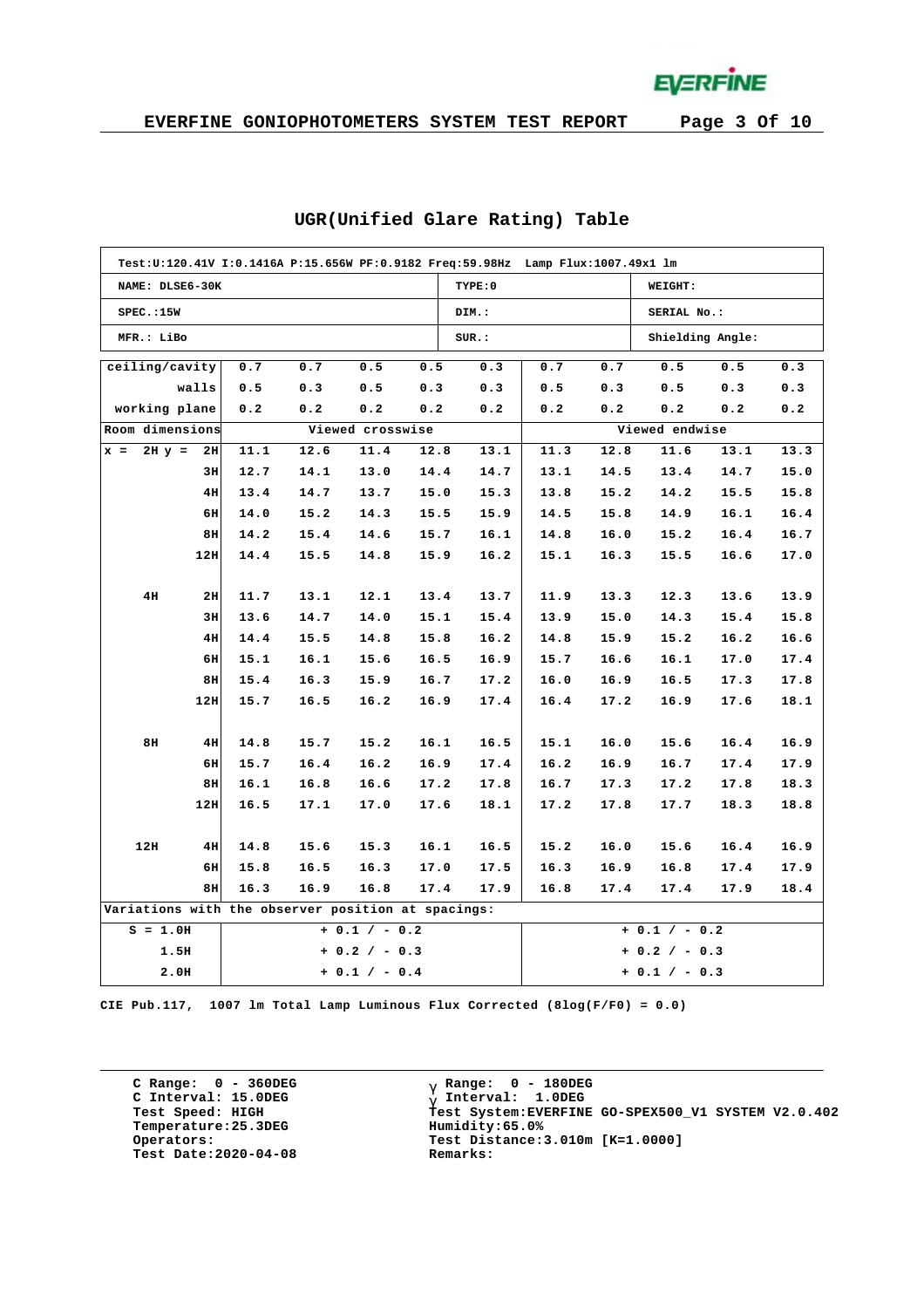**EVERFINE** 

#### **EVERFINE GONIOPHOTOMETERS SYSTEM TEST REPORT Page 4 Of 10**

# **ISOCANDELA DIAGRAM**

| Test:U:120.41V I:0.1416A P:15.656W PF:0.9182 Freq:59.98Hz Lamp Flux:1007.49x1 lm |         |                  |  |  |  |  |  |  |  |  |  |
|----------------------------------------------------------------------------------|---------|------------------|--|--|--|--|--|--|--|--|--|
| NAME: DLSE6-30K                                                                  | TYPE: 0 | <b>WEIGHT:</b>   |  |  |  |  |  |  |  |  |  |
| SPEC.:15W                                                                        | DIM.:   | SERIAL No.:      |  |  |  |  |  |  |  |  |  |
| MFR.: LiBo                                                                       | SUR.:   | Shielding Angle: |  |  |  |  |  |  |  |  |  |



**C Range: 0 - 360DEG C Interval: 15.0DEG Temperature:25.3DEG Humidity:65.0% Test Date:2020-04-08 Remarks:**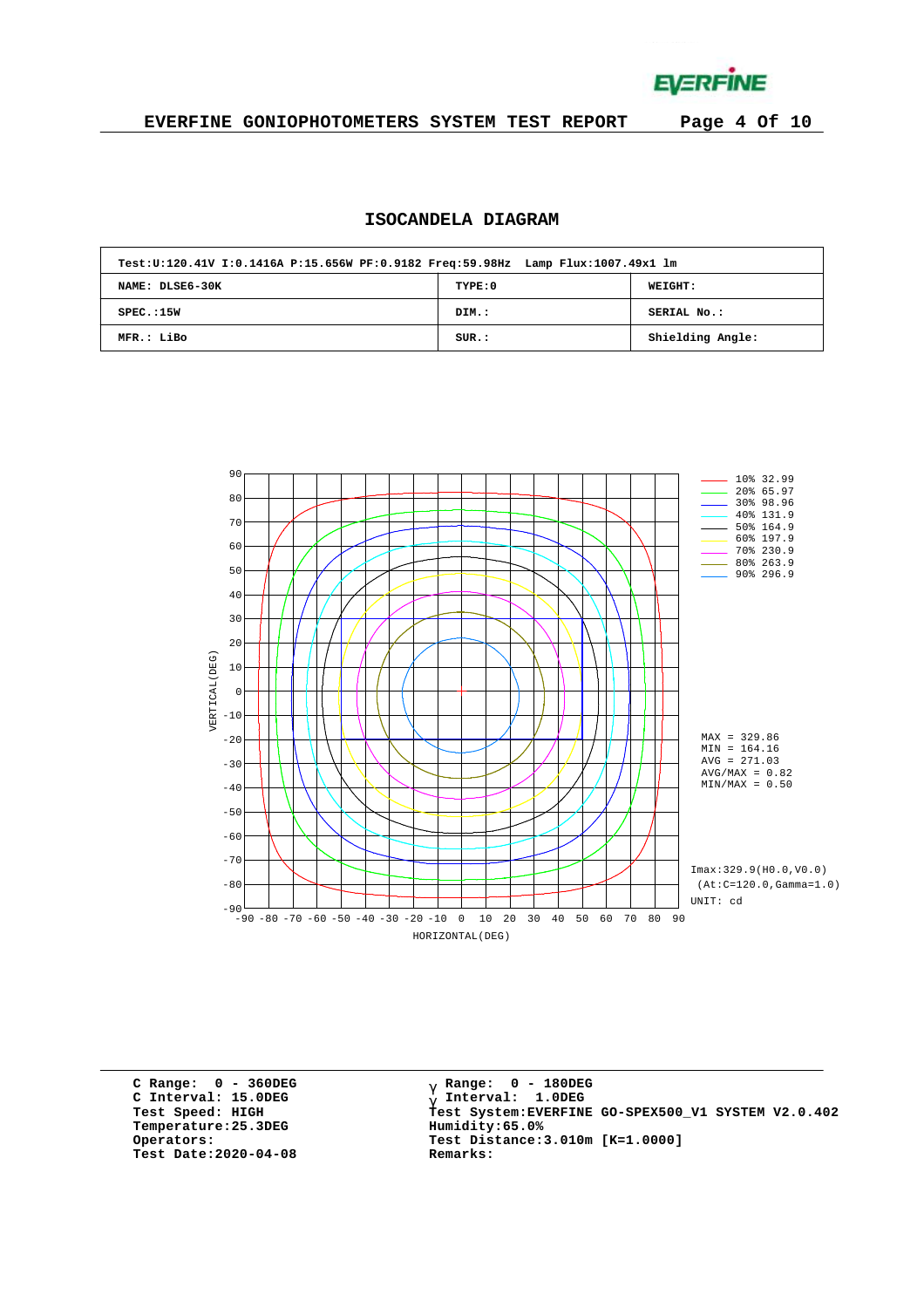

# **AAI Figure**

| Test:U:120.41V I:0.1416A P:15.656W PF:0.9182 Freq:59.98Hz Lamp Flux:1007.49x1 lm |         |                  |  |  |  |  |  |  |  |  |  |
|----------------------------------------------------------------------------------|---------|------------------|--|--|--|--|--|--|--|--|--|
| NAME: DLSE6-30K                                                                  | TYPE: 0 | <b>WEIGHT:</b>   |  |  |  |  |  |  |  |  |  |
| SPEC.:15W                                                                        | DIM.:   | SERIAL No.:      |  |  |  |  |  |  |  |  |  |
| MFR.: LiBo                                                                       | SUR.:   | Shielding Angle: |  |  |  |  |  |  |  |  |  |



**Flux out:718.2 lm**

**Note:The Curves indicate the illuminated area and the average illumination when the luminaire is at different distance.**

**C Range: 0 - 360DEG C Interval: 15.0DEG**  $Temperature:25.3DEG$ **Test Date:2020-04-08 Remarks:**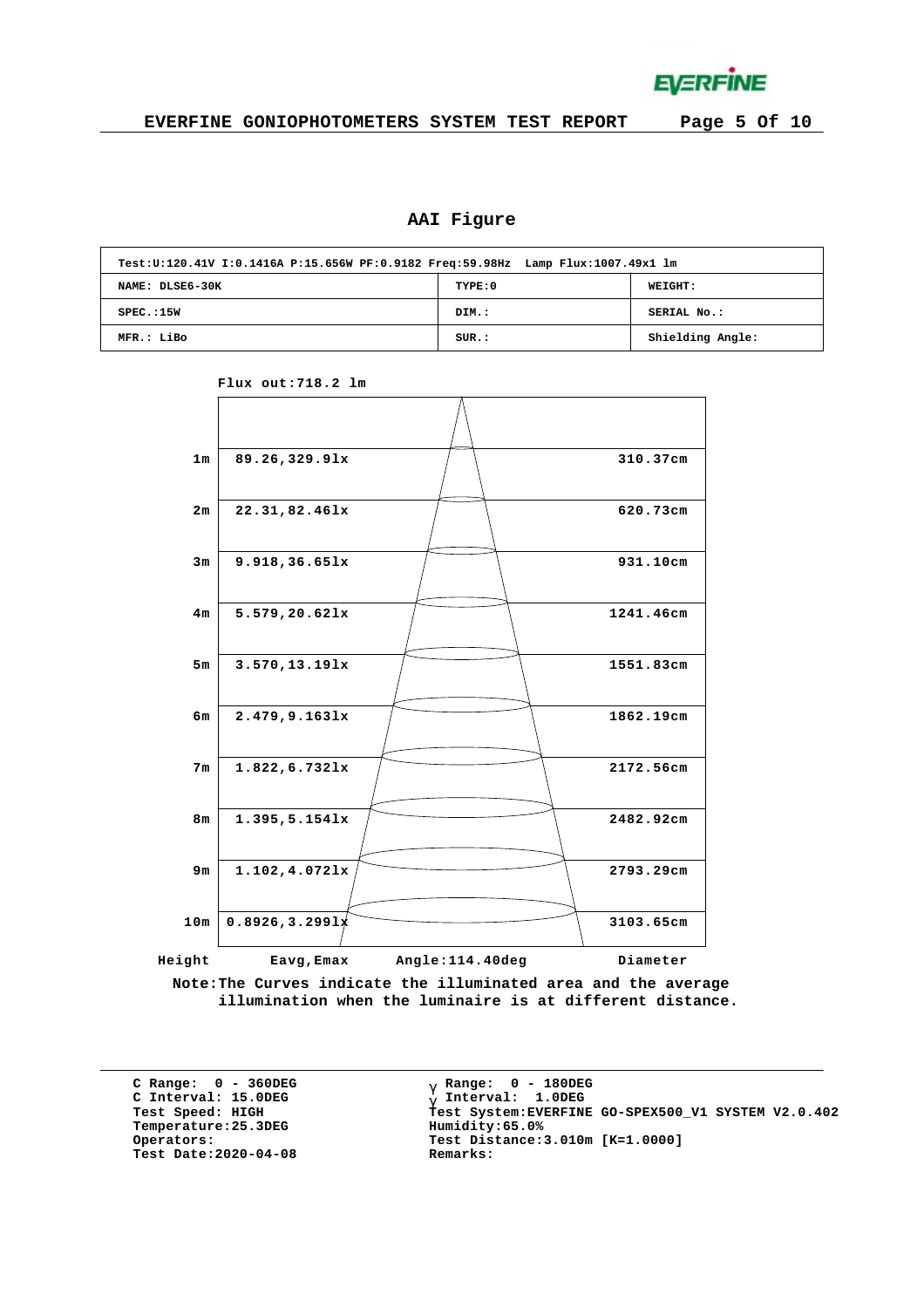**EVERFINE** 

# **EVERFINE GONIOPHOTOMETERS SYSTEM TEST REPORT Page 6 Of 10**

# **ISOLUX DIAGRAM**

| Test:U:120.41V I:0.1416A P:15.656W PF:0.9182 Freq:59.98Hz Lamp Flux:1007.49x1 lm |         |                  |  |  |  |  |  |  |  |  |  |
|----------------------------------------------------------------------------------|---------|------------------|--|--|--|--|--|--|--|--|--|
| NAME: DLSE6-30K                                                                  | TYPE: 0 | WEIGHT:          |  |  |  |  |  |  |  |  |  |
| SPEC.:15W                                                                        | DIM.:   | SERIAL No.:      |  |  |  |  |  |  |  |  |  |
| MFR.: LiBo                                                                       | SUR.:   | Shielding Angle: |  |  |  |  |  |  |  |  |  |



**C Range: 0 - 360DEG C Interval: 15.0DEG**  $Temperature:25.3DEG$ **Test Date:2020-04-08 Remarks:**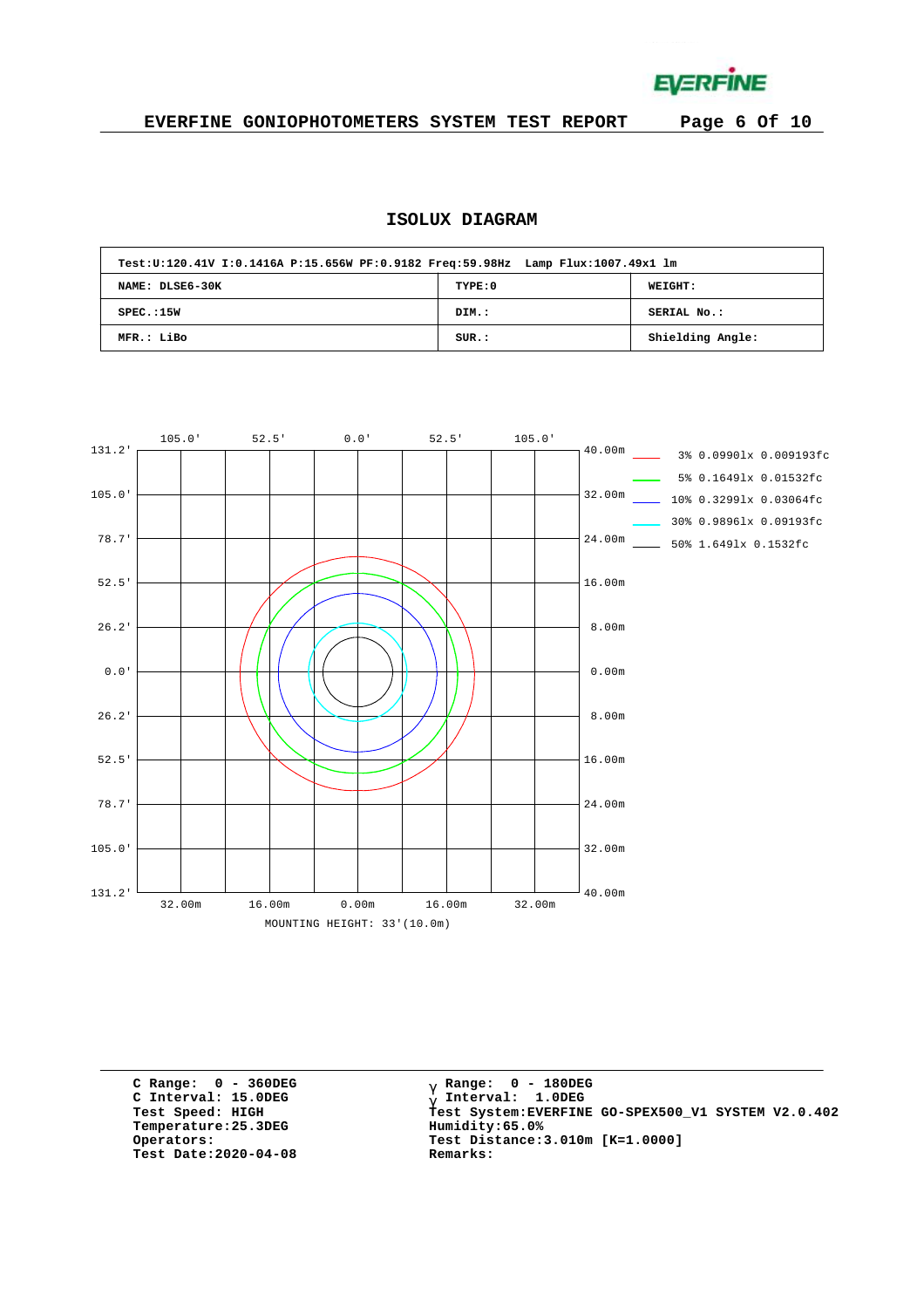**EVERFINE** 

# **EVERFINE GONIOPHOTOMETERS SYSTEM TEST REPORT Page 7 Of 10**

# **LED Avg.L Report**

| Test:U:120.41V I:0.1416A P:15.656W PF:0.9182 Freq:59.98Hz Lamp Flux:1007.49x1 lm |         |                  |  |  |  |  |  |  |  |  |  |
|----------------------------------------------------------------------------------|---------|------------------|--|--|--|--|--|--|--|--|--|
| NAME: DLSE6-30K                                                                  | TYPE: 0 | <b>WEIGHT:</b>   |  |  |  |  |  |  |  |  |  |
| SPEC.:15W                                                                        | DIM.:   | SERIAL No.:      |  |  |  |  |  |  |  |  |  |
| MFR.: LiBo                                                                       | SUR.:   | Shielding Angle: |  |  |  |  |  |  |  |  |  |

| AvgL              | cd/m2 |
|-------------------|-------|
| $L_0~180(65)$ av  | 591   |
| $L 0~180(75)$ av  | 567   |
| $L 0~180(85)$ av  | 641   |
| $L_90-270(65)$ av | 593   |
| $L$ 90~270(75)av  | 570   |
| $L$ 90~270(85)av  | 667   |
| $L$ 45(65) av     | 592   |
| $L$ 45(75)av      | 570   |
| $L$ 45(85)av      | 655   |

**Standard: GB/T 29293-2012**

**C Range: 0 - 360DEG C Interval: 15.0DEG Temperature:25.3DEG Humidity:65.0% Test Date:2020-04-08 Remarks:**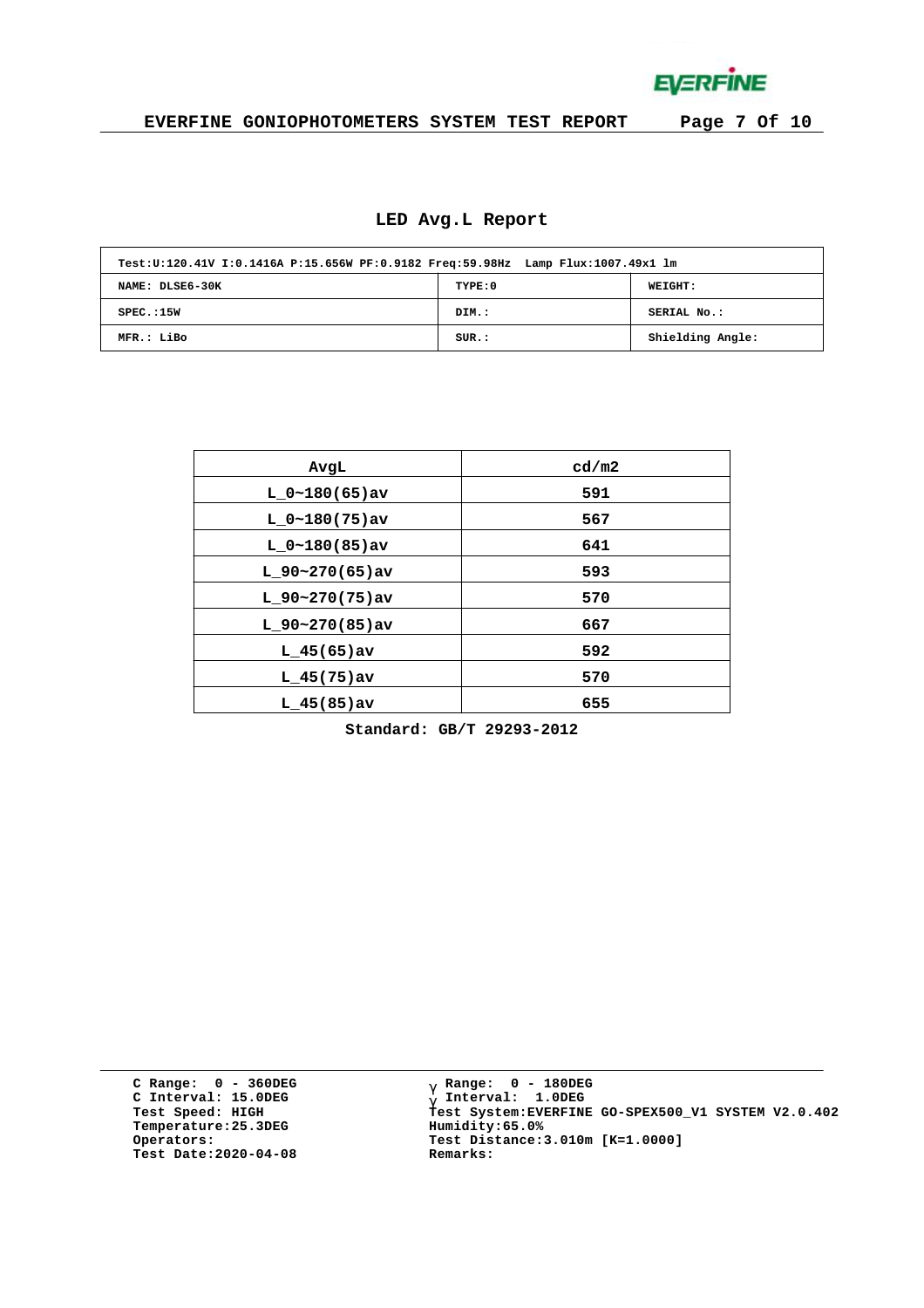**EVERFINE** 





**C Range: 0 - 360DEG C Interval: 15.0DEG Temperature:25.3DEG Humidity:65.0% Test Date:2020-04-08 Remarks:**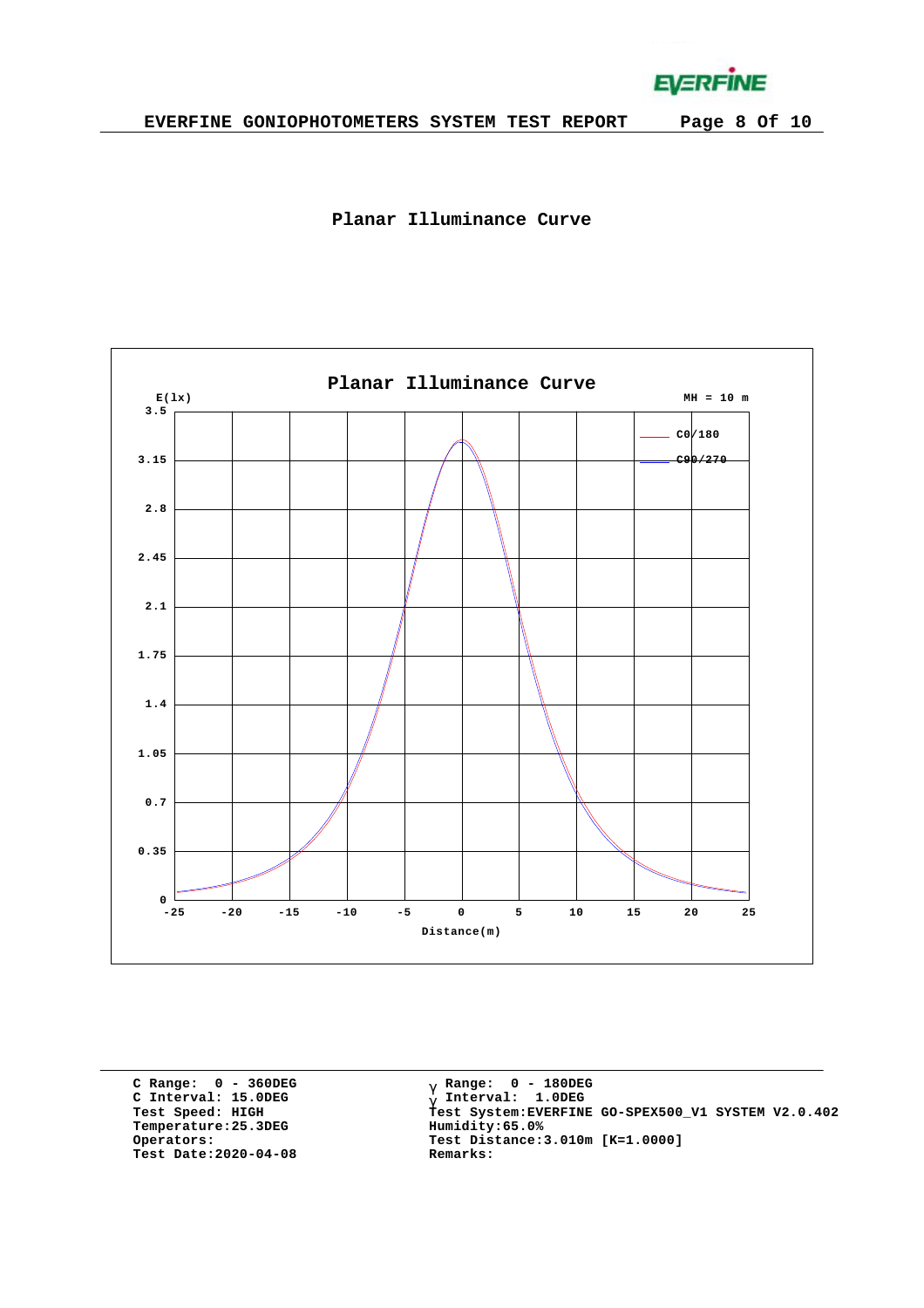**EVERFINE** 

# **EVERFINE GONIOPHOTOMETERS SYSTEM TEST REPORT Page 9 Of 10**

#### **LUMINOUS DISTRIBUTION INTENSITY DATA**

|                 | Test:U:120.41V I:0.1416A P:15.656W PF:0.9182 Freq:59.98Hz Lamp Flux:1007.49x1 lm |       |               |                  |      |                                                |      |      |                           |      |      |      |                             |      |             |      |          |             |      |
|-----------------|----------------------------------------------------------------------------------|-------|---------------|------------------|------|------------------------------------------------|------|------|---------------------------|------|------|------|-----------------------------|------|-------------|------|----------|-------------|------|
| NAME: DLSE6-30K |                                                                                  |       |               |                  |      |                                                |      |      | TYPE: 0                   |      |      |      |                             |      | WEIGHT:     |      |          |             |      |
| SPEC.:15W       |                                                                                  |       |               |                  |      |                                                |      |      | DIM.:                     |      |      |      |                             |      | SERIAL No.: |      |          |             |      |
| MFR.: LiBo      |                                                                                  |       |               |                  |      |                                                |      |      | SUR.:<br>Shielding Angle: |      |      |      |                             |      |             |      |          |             |      |
| Table--1        |                                                                                  |       |               |                  |      |                                                |      |      |                           |      |      |      |                             |      |             |      | UNIT: cd |             |      |
| C(DEG)          |                                                                                  |       |               |                  |      |                                                |      |      |                           |      |      |      |                             |      |             |      |          |             |      |
| g (DEG)         | 0                                                                                | 15    | 30            | 45               | 60   | 75                                             | 90   | 105  | 120                       | 135  | 150  | 165  | 180                         | 195  | 210         | 225  | 240      | 255         | 270  |
| 0               | 328                                                                              | 328   | 328           | 328              | 328  | 328                                            | 328  | 328  | 328                       | 328  | 328  | 328  | 328                         | 328  | 328         | 328  | 328      | 328         | 328  |
| 5               | 327                                                                              | 327   | 327           | 327              | 328  | 328                                            | 328  | 328  | 328                       | 328  | 328  | 328  | 327                         | 327  | 326         | 326  | 326      | 326         | 326  |
| 10              | 322                                                                              | 323   | 323           | 324              | 324  | 325                                            | 325  | 325  | 325                       | 325  | 324  | 324  | 323                         | 322  | 322         | 321  | 321      | 321         | 321  |
| 15              | 315                                                                              | 316   | 316           | 317              | 318  | 318                                            | 319  | 319  | 319                       | 318  | 318  | 318  | 316                         | 315  | 314         | 314  | 313      | 313         | 313  |
| 20              | 305                                                                              | 306   | 307           | 308              | 309  | 310                                            | 310  | 310  | 310                       | 309  | 309  | 308  | 307                         | 306  | 304         | 303  | 303      | 302         | 302  |
| 25              | 292                                                                              | 294   | 295           | 297              | 297  | 298                                            | 299  | 299  | 298                       | 298  | 297  | 296  | 295                         | 293  | 292         | 291  | 290      | 289         | 289  |
| 30              | 277                                                                              | 279   | 281           | 282              | 283  | 284                                            | 285  | 285  | 285                       | 284  | 283  | 282  | 280                         | 278  | 277         | 275  | 275      | 273         | 273  |
| 35              | 260                                                                              | 262   | 264           | 266              | 267  | 268                                            | 268  | 269  | 268                       | 268  | 267  | 266  | 263                         | 261  | 260         | 258  | 257      | 256         | 256  |
| 40              | 241                                                                              | 244   | 245           | 247              | 248  | 250                                            | 250  | 251  | 250                       | 250  | 248  | 247  | 244                         | 242  | 241         | 238  | 238      | 236         | 236  |
| 45              | 220                                                                              | 223   | 224           | 227              | 227  | 229                                            | 230  | 230  | 230                       | 229  | 227  | 226  | 224                         | 221  | 220         | 217  | 216      | 215         | 214  |
| 50              | 197                                                                              | 200   | 201           | 204              | 205  | 207                                            | 207  | 208  | 207                       | 207  | 205  | 204  | 201                         | 199  | 197         | 194  | 193      | 192         | 192  |
| 55              | 173                                                                              | 177   | 178           | 181              | 182  | 184                                            | 184  | 185  | 184                       | 184  | 182  | 181  | 178                         | 175  | 174         | 170  | 170      | 167         | 168  |
| 60              | 148                                                                              | 152   | 153           | 156              | 157  | 160                                            | 159  | 161  | 159                       | 160  | 157  | 156  | 153                         | 150  | 149         | 145  | 145      | 142         | 143  |
| 65              | 122                                                                              | 126   | 127           | 131              | 131  | 134                                            | 134  | 136  | 134                       | 134  | 131  | 131  | 128                         | 124  | 123         | 119  | 119      | 117         | 117  |
| 70              | 96.1                                                                             | 100.0 | 101           | 105              | 105  | 108                                            | 108  | 110  | 108                       | 108  | 105  | 105  | 102                         | 97.8 | 97.0        | 93.4 | 93.3     | 90.5        | 91.2 |
| 75              | 70.7                                                                             | 74.2  | 75.1          | 78.8             | 79.2 | 82.2                                           | 81.6 | 83.7 | 81.7                      | 82.3 | 79.3 | 78.9 | 75.9                        | 72.7 | 71.4        | 68.3 | 67.8     | 65.9        | 65.9 |
| 80              | 47.2                                                                             | 49.9  | 51.6          | 54.2             | 55.5 | 57.4                                           | 57.8 | 58.7 | 57.8                      | 57.4 | 55.4 | 54.2 | 51.4                        | 48.8 | 47.4        | 45.2 | 44.3     | 42.8        | 42.6 |
| 85              | 26.1                                                                             | 28.4  | 29.8          | 32.3             | 33.3 | 35.1                                           | 35.4 | 36.2 | 35.2                      | 34.9 | 33.1 | 32.0 | 29.7                        | 27.6 | 26.4        | 24.7 | 24.1     | 22.9        | 22.8 |
| 90              | 9.57                                                                             | 7.79  | 12.1          | 14.3             | 15.1 | 16.8                                           | 16.8 | 17.6 | 16.7                      | 16.6 | 13.4 | 10.9 | 12.5                        | 10.9 | 10.2        | 8.94 | 8.69     | 7.80        | 7.77 |
| 95              | 0.61                                                                             | 0.62  | 1.12          | 1.90             | 2.45 | 3.29                                           | 3.55 | 3.92 | 3.57                      | 1.63 | 2.63 | 1.83 | 1.40                        | 0.80 | 0.57        | 0.47 | 0.45     | 0.46        | 0.46 |
| 100             | 1.99                                                                             | 1.52  | 0.97          | 0.65             | 0.67 | 0.72                                           | 0.73 | 0.73 | 0.70                      | 0.65 | 1.12 | 1.42 | 1.86                        | 1.19 | 0.91        | 0.77 | 0.69     | 0.70        | 0.72 |
| 105             | 3.07                                                                             | 2.71  | 2.04          | 1.87             | 1.67 | 1.43                                           | 1.44 | 1.51 | 1.39                      | 1.56 | 1.67 | 2.76 | 2.62                        | 2.48 | 2.14        | 1.58 | 1.55     | 1.54        | 1.60 |
| 110             | 4.17                                                                             | 4.00  | 3.29          | 2.82             | 2.74 | 2.68                                           | 2.49 | 2.37 | 2.10                      | 2.45 | 2.96 | 3.63 | 4.06                        | 3.97 | 3.39        | 2.67 | 2.60     | 2.57        | 2.60 |
| 115             | 5.21                                                                             | 5.22  | 5.64          | 4.55             | 4.48 | 4.25                                           | 3.94 | 3.12 | 3.15                      | 3.33 | 4.44 | 4.61 | 5.24                        | 5.20 | 4.80        | 3.71 | 3.97     | 4.22        | 3.39 |
| 120             | 6.56                                                                             | 6.06  | 6.01          | 6.27             | 6.29 | 6.15                                           | 6.36 | 5.48 | 5.18                      | 5.10 | 5.82 | 6.01 | 6.78                        | 6.41 | 6.08        | 5.70 | 5.80     | 5.97        | 5.50 |
| 125             | 7.61                                                                             | 7.28  | 5.99          | 4.76             | 7.59 | 7.90                                           | 8.00 | 7.85 | 7.49                      | 4.63 | 7.25 | 7.79 | 8.24                        | 7.78 | 6.57        | 4.85 | 7.41     | 8.96        | 10.3 |
| 130             | 8.40                                                                             | 7.66  | 4.71          | 3.66             | 7.23 | 11.3                                           | 10.5 | 11.8 | 8.47                      | 1.64 | 7.11 | 10.2 | 9.14                        | 8.92 | 5.94        | 1.13 | 7.59     | 8.90        | 10.6 |
| 135             | 7.13                                                                             | 6.45  |               | $1.68$ 1.44      | 8.30 | 10.4                                           | 10.4 | 10.5 | 7.24                      | 1.26 | 4.02 | 7.22 | 8.91                        | 6.05 | 2.15        | 1.16 | 6.70     | 10.7        | 10.0 |
| 140             | 1.63                                                                             | 1.35  | $1.32$   1.68 |                  | 8.02 | 9.95                                           | 8.69 | 9.56 | 7.68                      | 1.25 | 1.28 | 2.52 | 2.34                        | 2.30 | 1.09        | 2.14 | 6.92     | 11.3        | 7.76 |
| 145             | 1.34                                                                             | 1.30  | 1.35          | 1.30             | 6.71 | 8.47                                           | 6.73 | 7.68 | 5.67                      | 1.26 | 1.28 | 1.27 | 1.13                        | 1.12 | 1.11        | 1.10 | 5.80     | 7.78        | 7.41 |
| 150             | 2.19                                                                             | 1.26  |               | $1.73 \mid 1.48$ | 1.31 | 5.48                                           | 6.94 | 4.65 | 1.47                      | 2.20 | 1.20 | 1.30 | 1.07                        | 1.09 | 1.04        | 1.90 | 1.11     | 4.32        | 6.18 |
| 155             | 4.17                                                                             | 2.61  | 3.72          | 4.45             | 5.55 | 2.31                                           | 7.08 | 2.86 | 2.45                      | 6.48 | 1.61 | 4.79 | 4.50                        | 3.31 | 3.02        | 7.03 | 4.07     | 1.91        | 7.38 |
| 160             | 6.72                                                                             | 8.17  | 7.40          | 3.62             | 4.32 | 5.21                                           | 2.14 | 2.72 | 2.17                      | 5.99 | 4.72 | 4.89 | 6.25                        | 7.37 | 7.50        | 5.41 | 3.75     | 6.67        | 6.81 |
| 165             | 3.77                                                                             | 6.99  | 4.77          | 2.62             | 1.71 | 6.20                                           | 6.75 | 4.32 | 3.36                      | 6.29 | 5.02 | 3.32 | 3.05                        | 4.72 | 2.50        | 1.92 | 2.74     | 6.44        | 4.88 |
| 170             | 1.01                                                                             | 1.05  | 1.29          | 1.12             | 1.02 | 1.43                                           | 2.03 | 1.01 | 1.00                      | 0.97 | 0.95 | 0.92 | 1.34                        | 0.83 | 0.82        | 0.86 | 0.90     | 0.93        | 1.07 |
| 175             | 1.00                                                                             | 1.04  | 1.07          | 1.05 1.02        |      | 1.02                                           | 1.03 | 1.04 | 1.05                      | 0.99 | 0.95 | 0.94 | 0.89                        | 0.88 | 0.88        | 0.92 | 0.94     | 0.92        | 0.93 |
| 180             | 1.01                                                                             |       |               |                  |      | $1.02 1.05 1.08 1.04 1.02 1.02 1.03 1.06 1.09$ |      |      |                           |      | 1.05 |      | $1.02$ $1.01$ $1.02$ $1.05$ |      |             | 1.08 |          | $1.04$ 1.03 | 1.03 |

**C Range: 0 - 360DEG C Interval: 15.0DEG Temperature:25.3DEG Humidity:65.0% Test Date:2020-04-08 Remarks:**